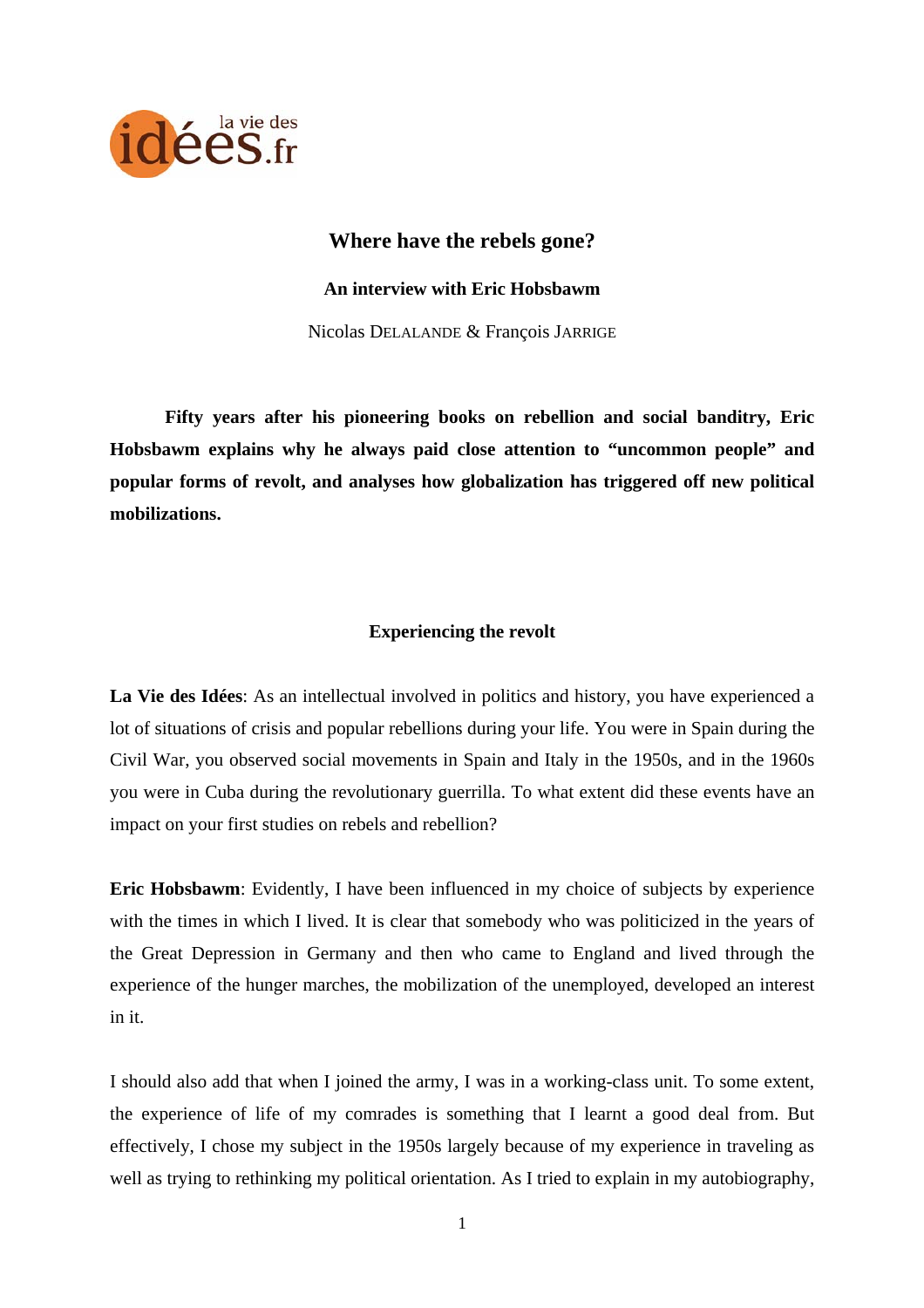it came largely out of my discovery of the nature of a good deal of popular politics in Italy in the early 1950s. That got me interested in the politics of people who had not yet acquired the modern vocabulary, syntax, grammar, institutions and means of action of politics, but who had their own way of expressing their aspirations, their own way of fighting, protesting, and attempting to achieve them. I began to consult friends in Italy to read material, for instance Benedetto Croce's study of the Neapolitan politics. Other matters of this kind got me interested in this whole business. That's how I came to write these studies on "prepolitical" politics.

At the same time, I discovered in some ways that this opened a new perspective on my rather conventional view of what popular politics were, namely the politics of parties and organizations. I believe that this was the only good modern way of doing politics and yet one could see that in the minds of a lot of people who lived in the world, they interpreted it in a different way from the one in which I did. And this was this tension, this confluence of two different traditions, which got me interested. Someone said that in some parts of Italy people lived at the same time in the age of Luther and in the age of Lenin. That fascinated me. That's how I got into this and I remained quite interested ever since, particularly in connection with primitive forms of this kind of things which I identified with social banditry. But this, as you know, has been very much debated, and not necessarily accepted.

**La Vie des Idées**: Would you say that you were, at the time of your first political commitments in 1930s and 1940s England, a kind of "maverick" or even a "rebel"? Can we see a link between your own life and the attention you have always paid to "uncommon people"?

**Eric Hobsbawm**: I don't think it has any personal relationship of this kind. I did begin to discover marginal characters in society, very much so for instance in the occupation of Germany after the war, when discovering all manner of people in Germany who in a sense had not been involved and who were at the bottom of the heap, women for instance, that is what interested me. My problem is not the underworld, or the semi-world of the people who were only partly integrated in the traditional society, who operated on the margins, but the actual major components of the population: peasants, city populations and so on. And I may try to make a sharp distinction between the people who knew that they were marginals, including marginal groups like the Roma or to some extent the Jews, who operated as "out"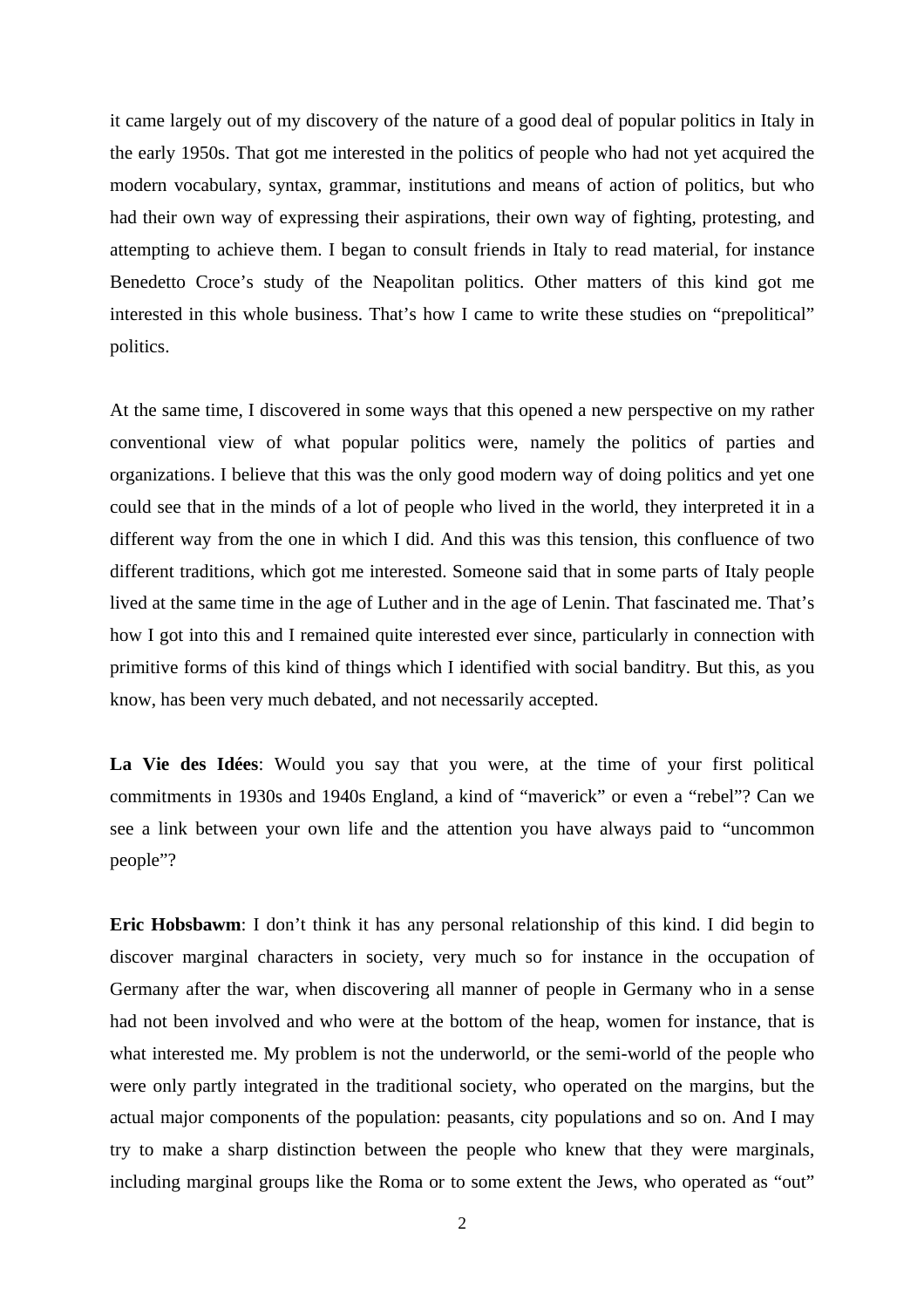societies. They had their own rules. They lived in a sort of symbiosis with society because they had their function in it but nevertheless they were different and not recognized. And I deliberately did not concentrate on that, except on popular music like jazz, which grew up and operated on those margins. So, to that extent, I have had an interest in the margins too, but this was a different aspect of historical analysis to the analysis of primitive revolts.

#### **Writing the history of revolt**

**La Vie des Idées**: At the beginning of your career, you were famous above all as an historian of the British working-class. However, your approach differed from the mainstream workingclass history that was dominating at the time. You did not choose to study trade unions or political parties, but you paid careful attention to the structure of the working-class and to minor groups such as the Captain Swing rebels or machine-breakers. Wasn't it a way of studying the "margins" of working-class history?

**Eric Hobsbawm**: Yes and no. You're right in saying that I had no great sympathy for the traditional form of working-class history, which was a history of organizations, particularly a sort of evolutionary history, which said organizations got better all the time. It was a history of leaders, organizations, programs, and so on. I was much more interested in the way workers themselves organized within trade unions, if necessary within organizations, in the structure of these bodies and in their activities. For instance, one of my earliest studies was one of how these workers organized their labor migration: the traveling artisans, unemployed people who went from one place to another, looking for work. How were they organized? Not centrally, they developed as a form of network and convention within their organization. I think, in a sense, it includes not only the workers, who as it were, were politically conscious and therefore the subject of these movements, but also the workers who remained outside. They were also part of the working-class. I believe my own contribution to the history of labour was, along these studies, how it actually worked at the bottom and not so much on the history of dates, leaders, battles and so on.

**La Vie des Idées**: How can we analyze the "rationality" of the rebels you focused on in your earliest studies?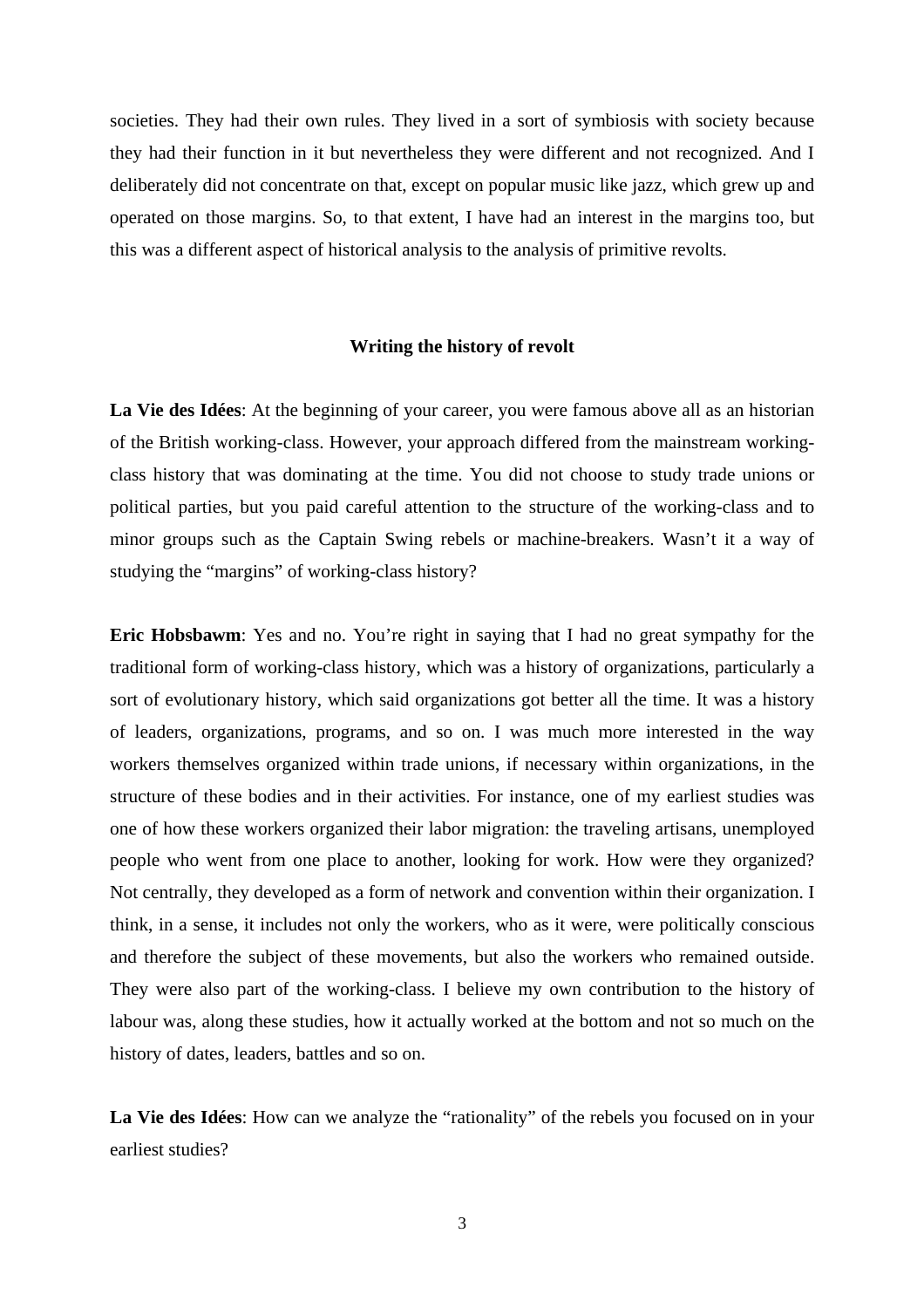**Eric Hobsbawm**: I still believe that one has to take a "rational choice" approach to these things. People undertake actions with their own logical coherence, given their primary assumptions. What is important is to find out why it makes sense to them to do it that way. For instance, why do peasants who occupy the land immediately begin to labour the land, and not simply occupy it? They do it that way because it is believed impossible to own the land without working. Therefore, unless you maintain the right to work the land, you cannot possibly own it. That of course links it up with a long academic tradition of political thought, going back to John Locke and to other people, but it is pursuing those and looking at the bottom.

**La Vie des Idées**: What were your relations with other British historians in the 1950s and 1960s?

**Eric Hobsbawm**: What I tried to do is to take part of a generation of historians who between them transformed the teaching and research in history between the War and the 1970s. The bulk of these people worked by trying to marry historical scholarship with the discoveries and illuminations of the social sciences. The bulk also operated on the dynamic transformations of society, which is why a debate like the transition from feudalism to capitalism was central to them. I shared these interests very much, but at the same time I also shared the other interest, which quite often went together with the interest in the history of the people from below. I found myself inspired not so much by Marx but more by people like Georges Lefebvre, and in a distinct way Gramsci (and by his interest in the subaltern classes). That was an enormous illumination to see them as a group of people who were looking for a way of establishing a reality in society, which society did not recognize and that themselves did not yet recognize. And that is why I concentrated also on the logic, the coherence of both the ideas and the actions, even by mistake, of these people from below.

#### **From working-class history to Subaltern Studies**

**La Vie des Idées**: From the 1980s onwards, your work has been more and more devoted to great historical syntheses on revolutions, nationalism or empires. At the same time, what we call the Subaltern Studies have been proposing a renewal in the writing of ordinary people's life. Some of the promoters of this current have criticized the fact that you characterized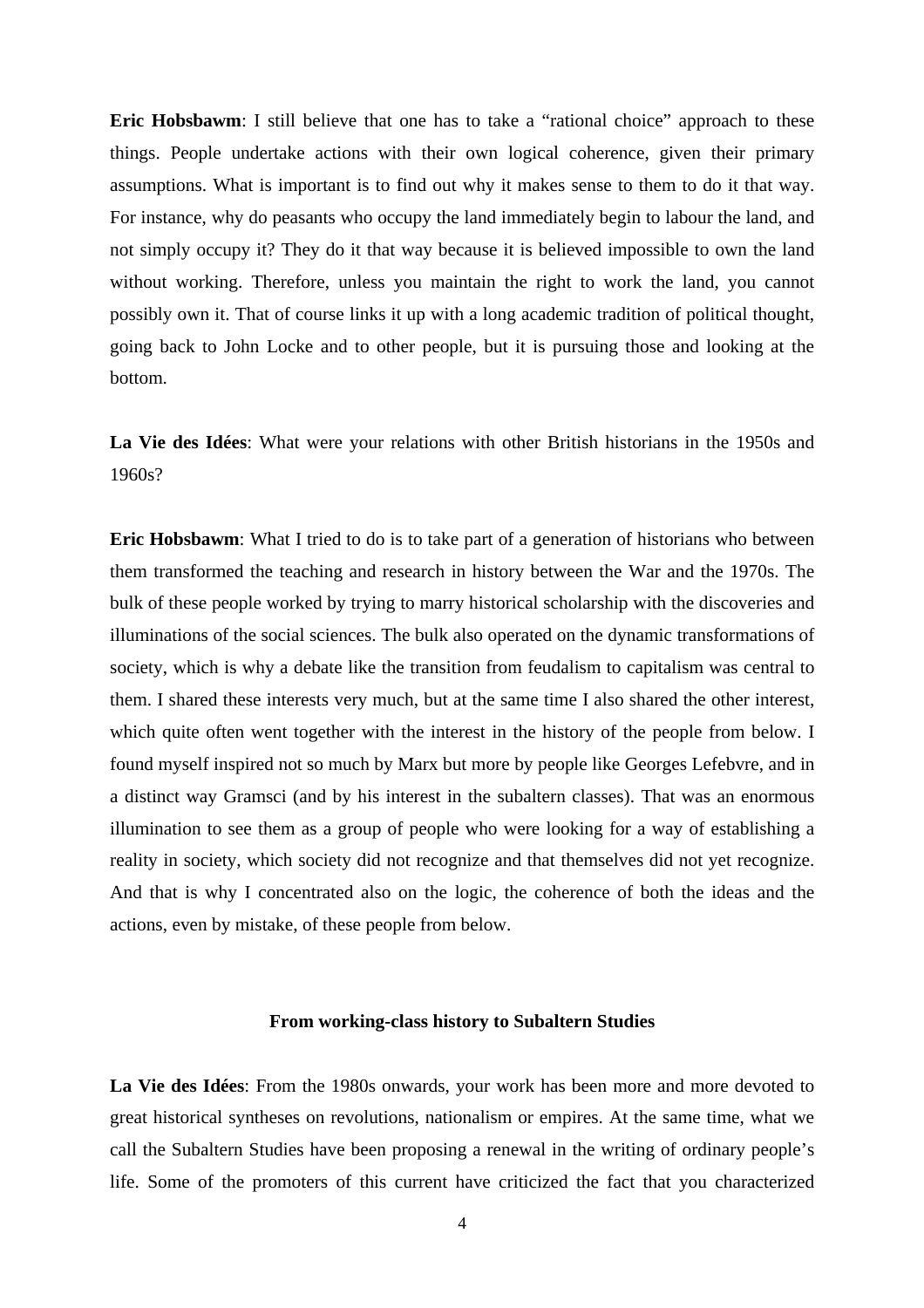peasants' revolts as "pre-political" and have assimilated this position to a "Western" point of view. What do you think of these criticisms and of the way your work has been discussed since the 1960s?

**Eric Hobsbawm:** The Subaltern Studies' scholars were originally part of the same tendency: they came out of Indian marxism. They became critical, and in my view unduly critical, because they over-privileged the traditional cultural assumptions and modes of action. They played down the role of economic transformations and consequent class transformations in the country. They tried to transform them into a different version of primitive rebellion. My critic of this is that while in practice they were quite correct to establish that these people, even supporting the Indian communist party, were not doing it in an orthodox way, from the beginning I saw the limitations of this form of protest and revolt, which was very effective but which had at its best an enormous negative power of transformation, not a positive one. The clearest example I know is what happened in Peru in the 1960s or 1970s, where in effect a series of grassroots rebellions, land occupations, by peasant communities, virtually destroyed the system of the Latifundia. At a certain stage, it simply ceased to exist but they were incapable of doing anything else because they were incapable of coordinating. If there was any coordination it had to come from somewhere else. In Peru, at that time, it came from a group of politically progressive generals. That is my critic of the subaltern people. One of the reasons why I was communist was the enormous force of communist parties as an organization which was capable of pulling together these forces and turning them into historically active forces, at least before taking over from them and suppressing them, but that's another story… That is my basic critic of the subaltern, not of their discoveries but of the political implications of what they are doing.

**La Vie des Idées**: Some people regret that rebels seem to have disappeared from your recent works. It looks as if analyzing the great economic and political forces that have shaped history is hard to combine with close attention paid to dissidents and protesters. Would you say that this impression is false or that it is indeed hard to write a general history including the ideas and practices of dominated people?

**Eric Hobsbawm**: First of all, we need to be aware that what we mean by revolt and rebellion is a category invented by those in power. For those who are not in power it is not necessarily rebellion, it is maybe the assertion of rights and demands. Consequently, to define what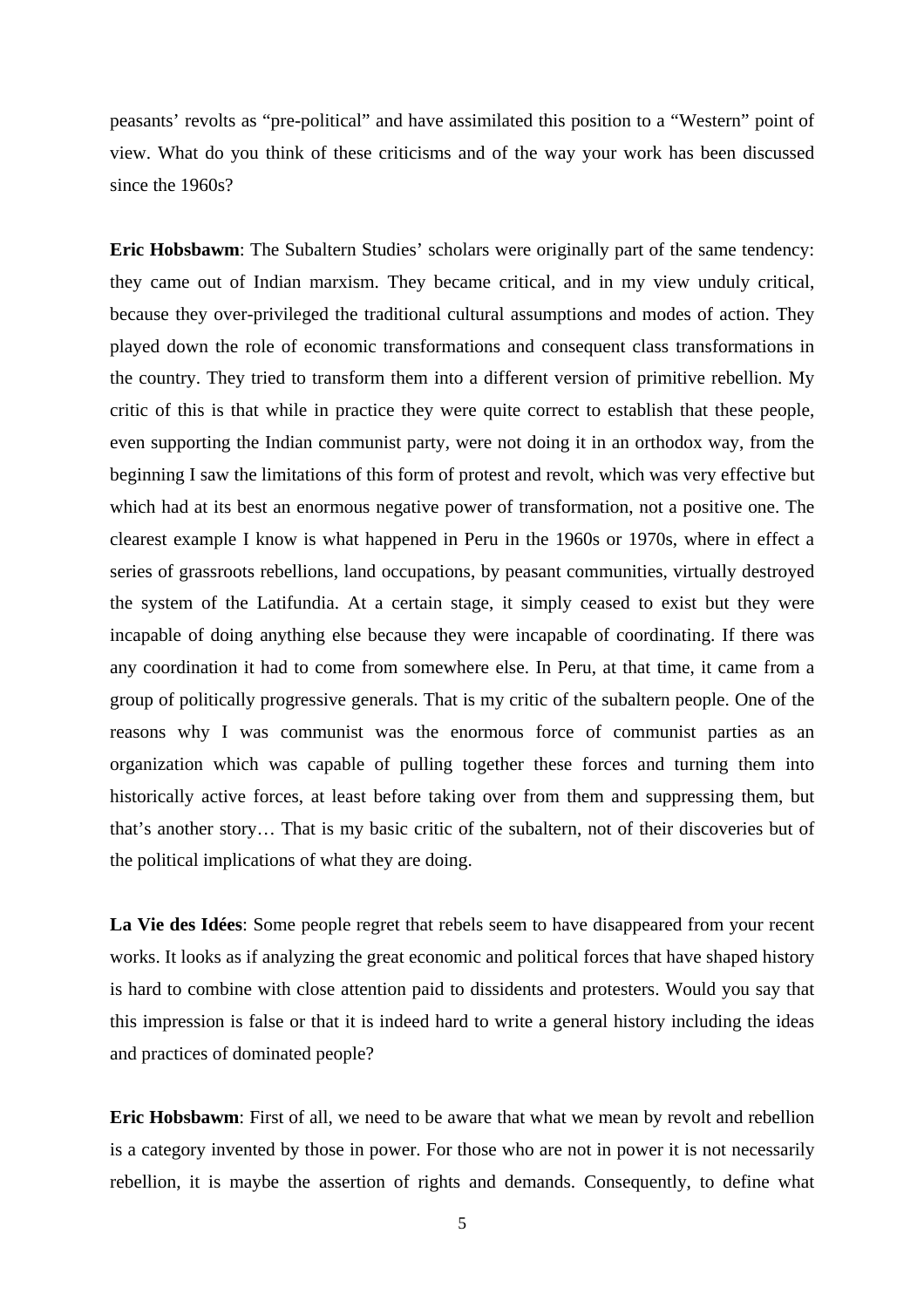constitutes a rebellion or a revolt is very much something which is done from above. I should add that somebody once said that the bulk of Russian peasants' revolts in the  $19<sup>th</sup>$  century consisted of crowds of solemn peasants in the village square being addressed by policemen. That was all!

The concept of the rebellion or revolt, as such, is something which is often taken over by a group of revolutionaries, or rebels or progressives, from the original category, from people who disturb public order. Francisco Ferrer once said "I am not a revolutionary, I am a *révolté*". So, I think I would prefer to abandon the term of rebellion or revolt and talk about movement of assertion or protest of assertion of rights.

How does this operate? Traditionally speaking, in the period in which I was first interested, they were rarely spontaneous, they operated within a matrix of conventions, of assumptions of how people ought to behave to each other, and they always relied, to some extent, on some kind of structure of decision and advice. In peasants and village movements, even in the most primitive form, they occasions where people got together and then they discussed, there are assumptions on how decisions are taken. For instance, in the early  $20<sup>th</sup>$  century in the Balkans, people would be meeting around the post office to discuss some new things. If there wasn't the village headman or important figure, they would consult the teacher. He would be the potential center for formation of opinion and, if necessary, action. At the lower level, the local shoemaker would. So, you have to understand that even these officially spontaneous movements have structures. In 18<sup>th</sup> century France for instance, *taxation populaire* wasn't something that suddenly happened. There were ways of doing it, you knew how it should be done if it was to occur. Women would be taking an important part in it; this was part of their function.

So the analysis has to be at the macro-level: how effective are these things on a larger scale? You may have to consider negative factors; there you may have spontaneous things. For instance, the degree of desertion from armies, which is a form of negative action, but which may turn out to be a very important form of action. At what stage does an army disintegrate? We don't really know. We can still only speculate. We do know when there is resistance to conscription in countries in which universal military service is introduced, to what extent people try to avoid it, but we don't necessarily know in cases of war how far the negative action of people simply not wanting to go and doing this. I think it is through these negative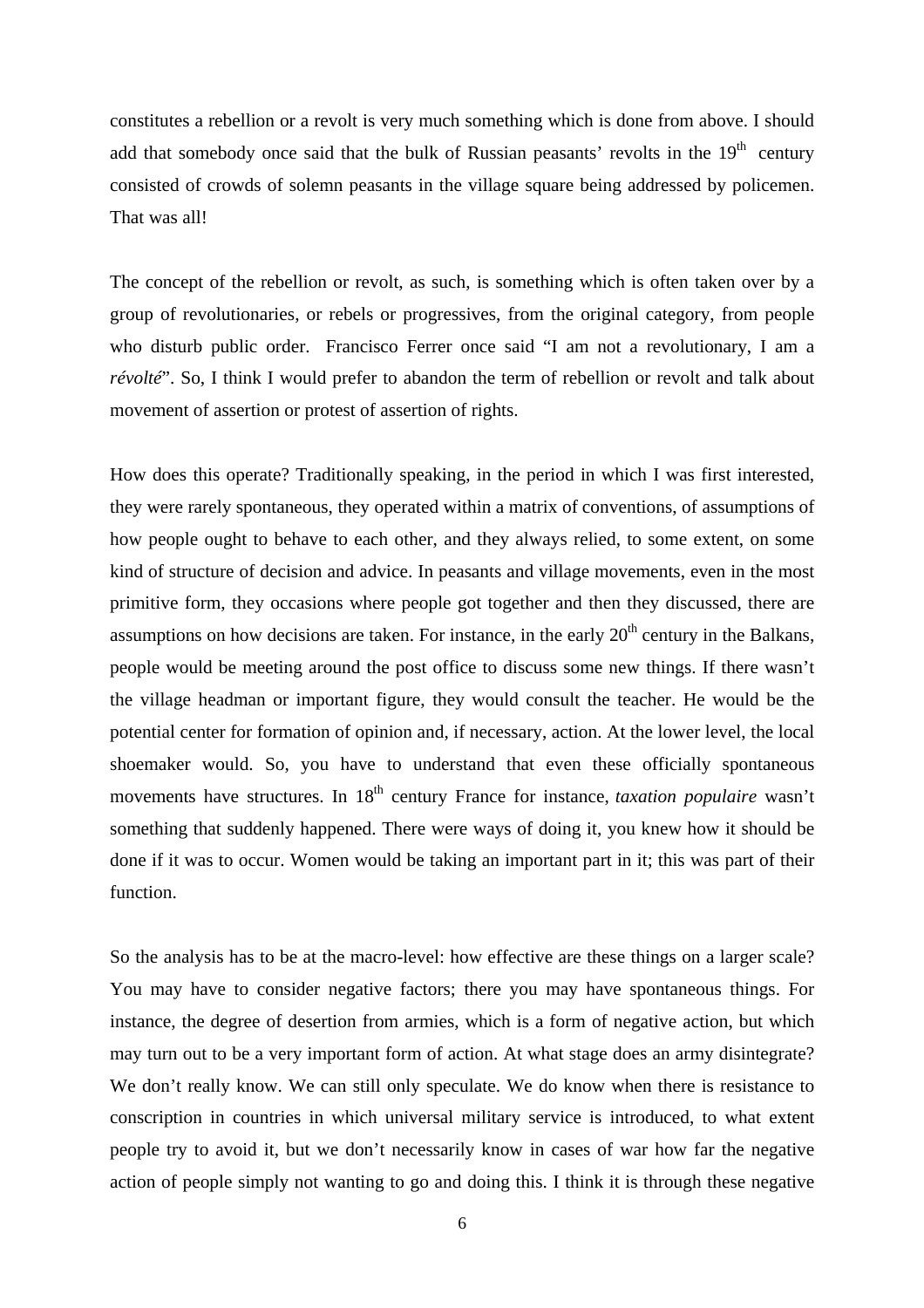forms that what we think of as popular revolts exercise their major historical significance. If it is to be a positive action, it has to be to some extent, framed and led, either officially or unofficially, by groups used to operate within the scale of the state or nation.

### **Who are the rebels nowadays?**

**La Vie des Idées**: The forms of rebellion you worked on in the 1960s do not seem to have disappeared. Globalization, as industrialization in the  $19<sup>th</sup>$  century, gives birth to many forms of protest activities, such as land occupation, firms managers taken hostage by workers, protest demonstrations, etc. These practices are sometimes described as "primitive", but do they not embody the modern way of contesting the social inequalities produced by globalization?

**Eric Hobsbawm**: First of all, the tradition of political action is the result of the development of modern popular politics, for instance the gradual transformation of the form of conventional manifestations into systematic institutionalized demonstrations, meetings and other forms of structured action. I think, for instance, that one of the great advantages of a country like France is that this form of structured actions included *descendre dans la rue*. Since the French Revolution, it became part of the political education of people who had been educated in a country which had developed a Jacobin, republican and later on socialist mode of national politics.

At the other side, the working-class movement had developed its own specific, and often not well recognized, techniques in the course of struggle. Luddism, for instance, is often a technique for making strike and industrial conflicts effective, in circumstances where you could not do it otherwise. We may also refer to the great general strike of 1842 in England, that were called "plug riots" because they withdrew plugs from steam engines.

From time to time there are new developments of this kind. For instance, during the Great Depression of the 1930s, in France, England and also in America, there was the occupation of places of work, factories, which were very characteristic. Today, the kidnapping of the boss is yet another action. I don't think it makes any sense in classifying this as "primitive" or "non primitive". It is a form of exploration of newly effective actions. I should add that new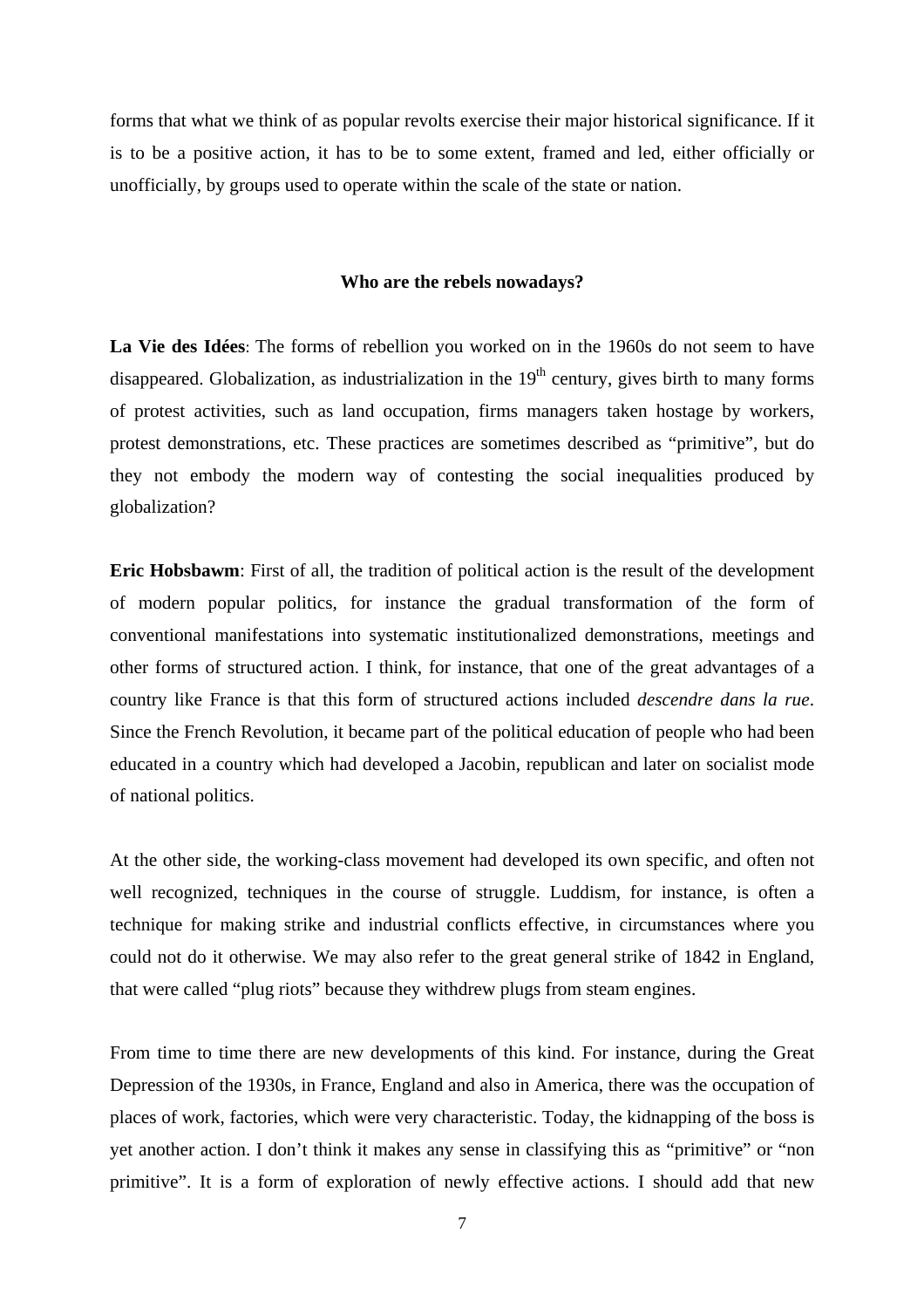effective actions are determined largely by circumstances. We have new circumstances today, which did not exist in the past, namely we live in a *société médiatique*. Therefore, to achieve at short notice maximum publicity and to find a new way of doing so is a perfectly rational way of establishing your point. In this case, for instance, kidnapping the boss may not have any real effect on the distribution of power, but it has an enormous effect on publicity, gaining the people's concern, being good or bad publicity.

**La Vie des Idées**: At the end of *The Age of Extremes*, you express your worry about the "forces entailed by the technological and scientifical economy that are now strong enough to destroy the environment". At the beginning of your latest book on *Empire, Democracy and Terror* you seem to be preoccupied by the environmental question and by the priority given by governments to economic growth. Do you think that environmental issues and the opposition to the technological and scientific development constitute legitimate matters of revolt?

**Eric Hobsbawm**: These are central problems. One of the reasons I am not really optimistic is that they go beyond the scope of existing politics. These are things which have to be solved on a transnational, global basis, and yet politics as a whole is the only area in which globalization has made no significant progress. The nation-state remains the only field within with political action is possible. Transnational organizations attempt to extend this. For instance, the rise of NGOs is important because these are structured so as to operate globally speaking. New movements, mostly led by important minorities, have recognized the potential of transnational operations, largely through the revolution in communications. There are plenty of examples; 1968 was perhaps the first in which new ideas spread, as people are afraid of pandemics like today. 1968 was an early example, it went from Mexico in the West to Prague and further beyond in the East. They were almost all spontaneous movements. In the recent decades it has been exploited to organize global campaigns, particularly "antiglobalization campaigns", which actually rely on globalization. How effective these are going to be, we don't know.

On the other hand, real effective action, which prevents things happening, is only possible by genuine transnational actors. But at the moment it still does not exist. The best hope is agreements between the major players, of whom there aren't that many: the G20, the major